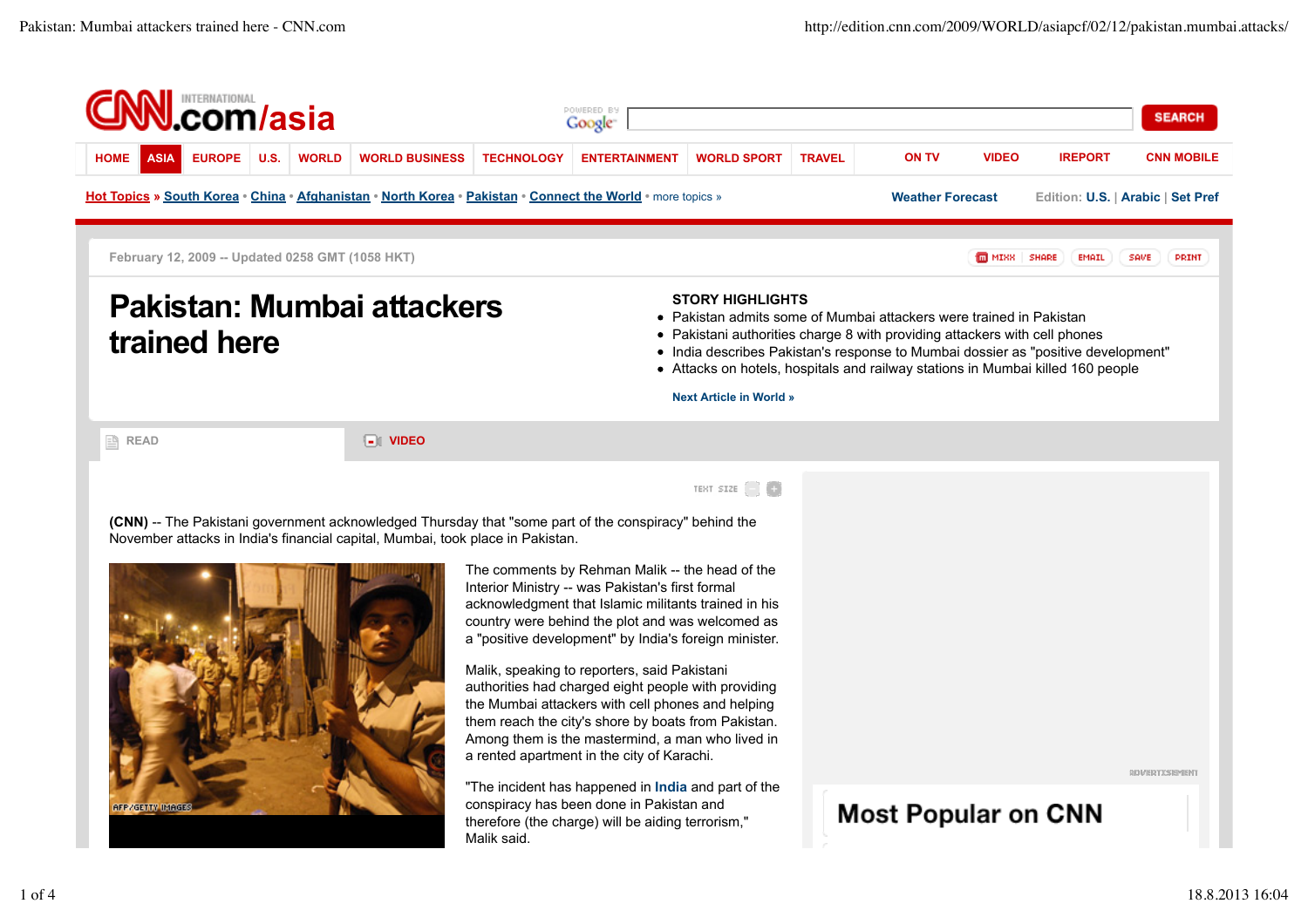The coordinated attacks on hotels, hospitals and railway stations in Mumbai killed more than 160 people.

Of the eight people charged, six are in custody, including a person from Barcelona, Spain, who Malik said made payments for the attackers' cellphone

communications. **Watch a report on Pakistan's admission regarding the attacks »** 

Malik said Pakistan would ask for Interpol assistance because the e-mail addresses and calling technology that the plotters used to interact with one another were registered in various countries, such as the United States and Italy.

"It worries me that somebody sitting in **Pakistan** and India were able to exploit the system in Italy and Spain to their benefit," he said.

Spanish police were not aware of the alleged link to Spain in the Mumbai attacks, but have contacted Pakistani authorities to seek more information, a Spanish Interior Ministry spokeswoman told CNN in Madrid Thursday.

But Spain has arrested several dozen Pakistan-born men in Barcelona in recent years, including 10 who were indicted last June for an alleged plot to carry out suicide attacks on Barcelona's mass transit system in January 2008, according to a court document viewed by CNN.

The Indian government has said the three-day siege in **Mumbai** in November was carried out by Lakshare-Tayyiba, a Pakistan-based outfit. Malik agreed that some of the suspects have been linked to the organization.

While Pakistan's admission was described as a "positive development" by Indian Foreign Minister Pranab Mukherjee, he said Islamabad still needed to take "credible steps" to destroy what it called terrorist infrastructure in that country.

Mukherjee said India would examine Pakistan's request for more information on the attacks and will share whatever it can with Islamabad.

## **Don't Miss**

- **Pakistan arrests 124 suspected militants**
- **Biden assures Pakistan of support against terrorism**
- Special: **Mumbai attacks**

The series of coordinated attacks on hotels, hospitals and railway stations in Mumbai killed more than 160 people, including many foreigners.

The accusations renewed tensions between South Asia's longtime rivals, who have fought three wars since independence and conducted tit-for-tat nuclear weapons tests in 1998.

Pakistani officials promised to cooperate with the investigation, but insisted that India show evidence supporting the claims.

Announcing the arrests Thursday, Malik said: "People of India, we are with you and we have proved that we are with you."

Malik said the final report into the inquiry was pending and asked Indian authorities to help answer 30

| <b>F</b> STORIES    |                                                    |                                               |  |
|---------------------|----------------------------------------------------|-----------------------------------------------|--|
|                     | <b>Most Viewed</b>                                 | <b>Most Emailed</b>                           |  |
| 1                   | Lawyer: Penn State, Sandusky victim settle         |                                               |  |
| 2                   |                                                    | Cirque du Soleil cuts Tiananmen tank man pic  |  |
| 3                   |                                                    | New conspiracy claim in Princess Diana death  |  |
| 4                   |                                                    | Rare photo of teenage Diana sold for \$18,369 |  |
| 5                   | Study: Using Facebook can make you sad             |                                               |  |
| 6                   | <b>Egypt: Officials blame terrorists for chaos</b> |                                               |  |
| 7                   | Alaska hunter mauled by bear survives              |                                               |  |
| 8                   | North, South Korea agree to family reunions        |                                               |  |
| 9                   | <b>Europe's greatest museum treasures</b>          |                                               |  |
|                     | 10 The 10 warning signs of Alzheimer's             |                                               |  |
| more most popular » |                                                    |                                               |  |
| <b>VIDEOS</b>       |                                                    |                                               |  |
| TOPICS              |                                                    |                                               |  |

## **We Recommend**

**Stories you may be interested in based on past browsing**

**Malala: Global symbol, but still just a kid**

**Genocide trial of ex-Bosnian Serb leader begins**

**UK blocks hacker's extradition to U.S.**

**Modern art stolen in Dutch heist**